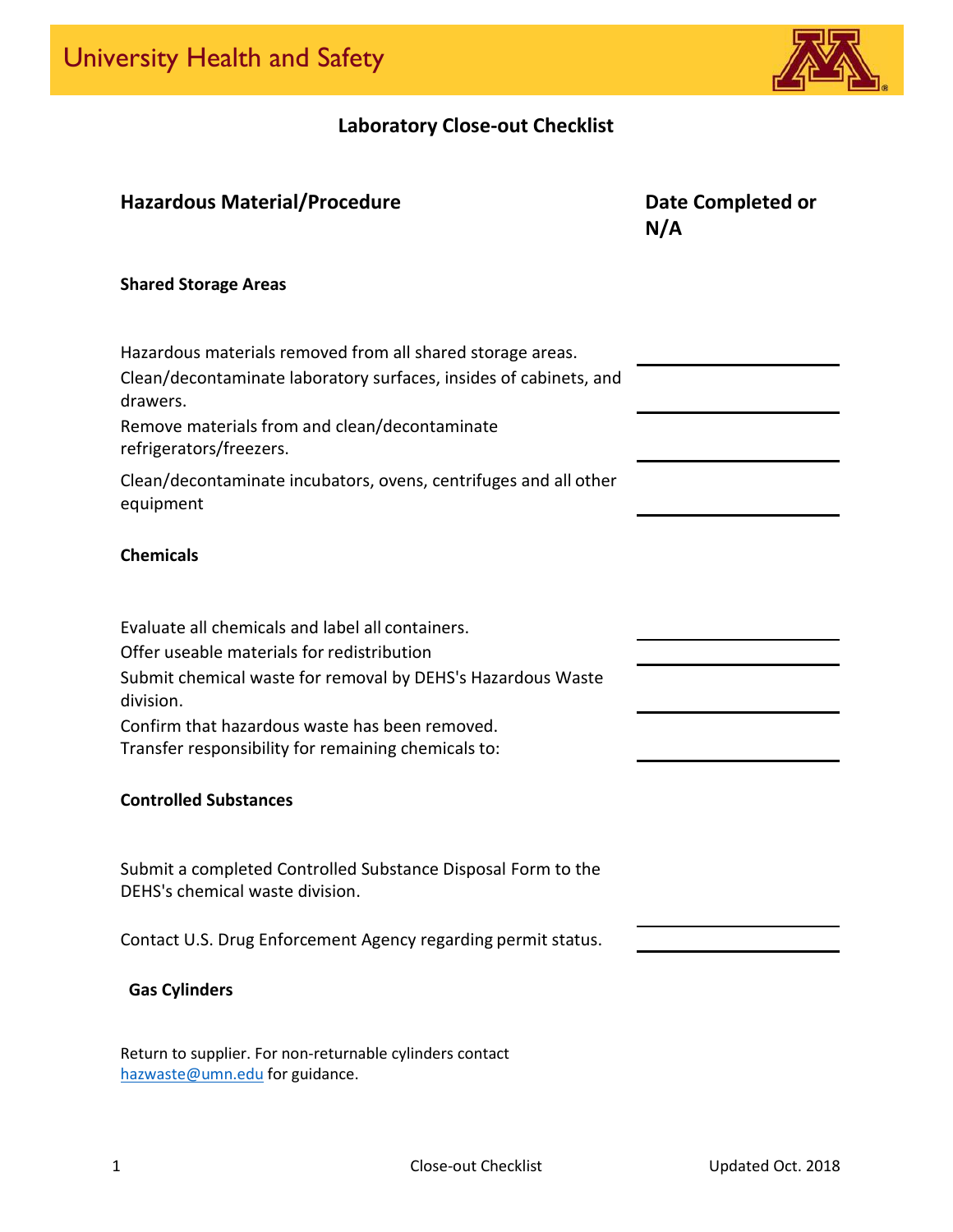

### **Hazardous Material/Procedure Date Completed or**

**N/A**

#### **Animal and Human Tissue**

Dispose of animal tissue. Method: Dispose of preservative. Method: Human tissue has been sent to the Bequest Program. Transfer responsibility for remaining samplesto:

#### **Microorganisms/Cultures Recombinant DNA**

IBC protocol has been amended. Dispose of biohazardous waste appropriately. Decontaminate equipment used for biohazardous work Professionally decontaminate Biosafety cabinets

#### **Toxins of Biological Origin**

Method of disposal: Transfer responsibility for remaining samples to:

#### **Radioactive Materials**

Package all radioactive materials for disposal and arrange pickup. Transfer responsibility of remaining stockvials to [check with DEHS's radiation protection division (RPD) first]: Perform contamination survey, and resurvey, if necessary. Schedule closeout survey by RPD. Date of survey:

#### **Mixed Hazards**

Identify and dispose of mixed hazards appropriately. Call DEHs with questions.